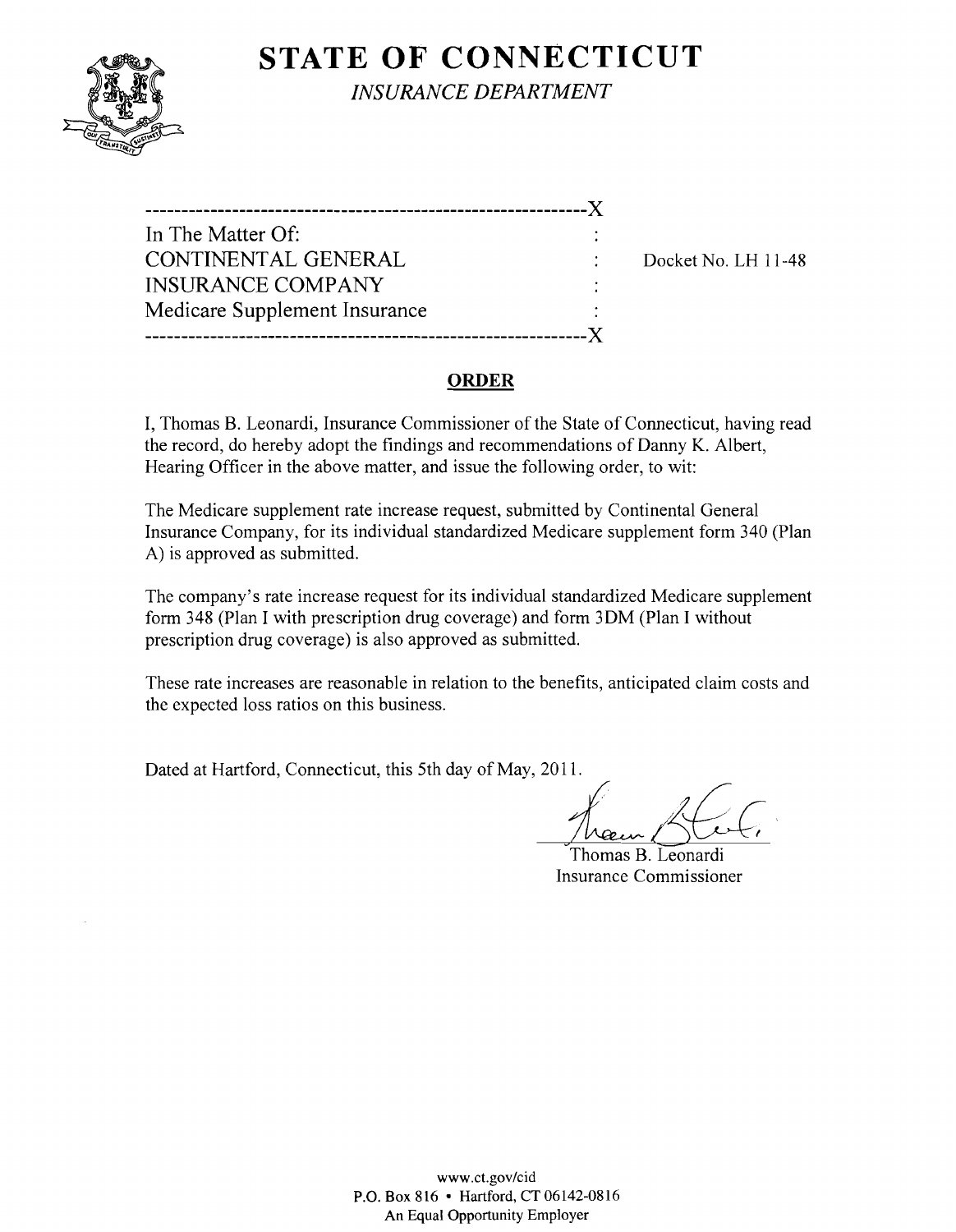# **STATE OF CONNECTICUT**



*INSURANCE DEPARTMENT* 

| In The Matter Of:             |  |
|-------------------------------|--|
| <b>CONTINENTAL GENERAL</b>    |  |
| <b>INSURANCE COMPANY</b>      |  |
| Medicare Supplement Insurance |  |
|                               |  |
|                               |  |

Docket No. LH 11-48

## PROPOSED FINAL DECISION

## 1. INTRODUCTION

The Insurance Commissioner of the State of Connecticut is empowered to review rates charged for individual and group Medicare supplement policies sold to any resident of this State who is eligible for Medicare. This regulatory authority is carried out in accordance with statutes found in Chapter 700c of the Connecticut General Statutes.

After due notice, a public hearing was held at the Insurance Department in Hartford on April 27, 2011 to consider whether or not the rate filing by Continental General Insurance Company on its Medicare supplement business should be approved.

No members of the public attended the hearing.

No company representatives were in attendance.

The hearing was conducted in accordance with the requirements of Section 38a-474, Connecticut General Statutes, the Uniform Administrative Procedures Act, Chapter 54 of the Connecticut General Statutes, and the Insurance Department Rules of Practice, Section 38a-8-1 et seq. of the Regulations of Connecticut State Agencies.

### Background

A Medicare supplement (or Medigap) policy is a private health insurance policy sold on an individual or group basis which provides benefits that are additional to the benefits provided by Medicare. For many years Medicare supplement policies have been highly regulated under both state and federal law to protect the interests of persons eligible for Medicare who depend on these policies to provide additional coverage for the costs of health care.

Effective December 1,2005, Connecticut amended its program of standardized Medicare supplement policies in accordance with Section 38a-495a of the Connecticut General Statutes, and Sections 38a-495a-l through 38a-495a-21 of the Regulations of Connecticut Agencies. This program, which conforms to federal requirements, provides that all insurers offering Medicare supplement policies for sale in the state must offer the basic "core" package of benefits known as Plan A. Insurers may also offer anyone or more of eleven other plans (Plans B through L).

> www.ct.gov/cid P.O. Box 816 • Hartford, CT 06142-0816 An Equal Opportunity Employer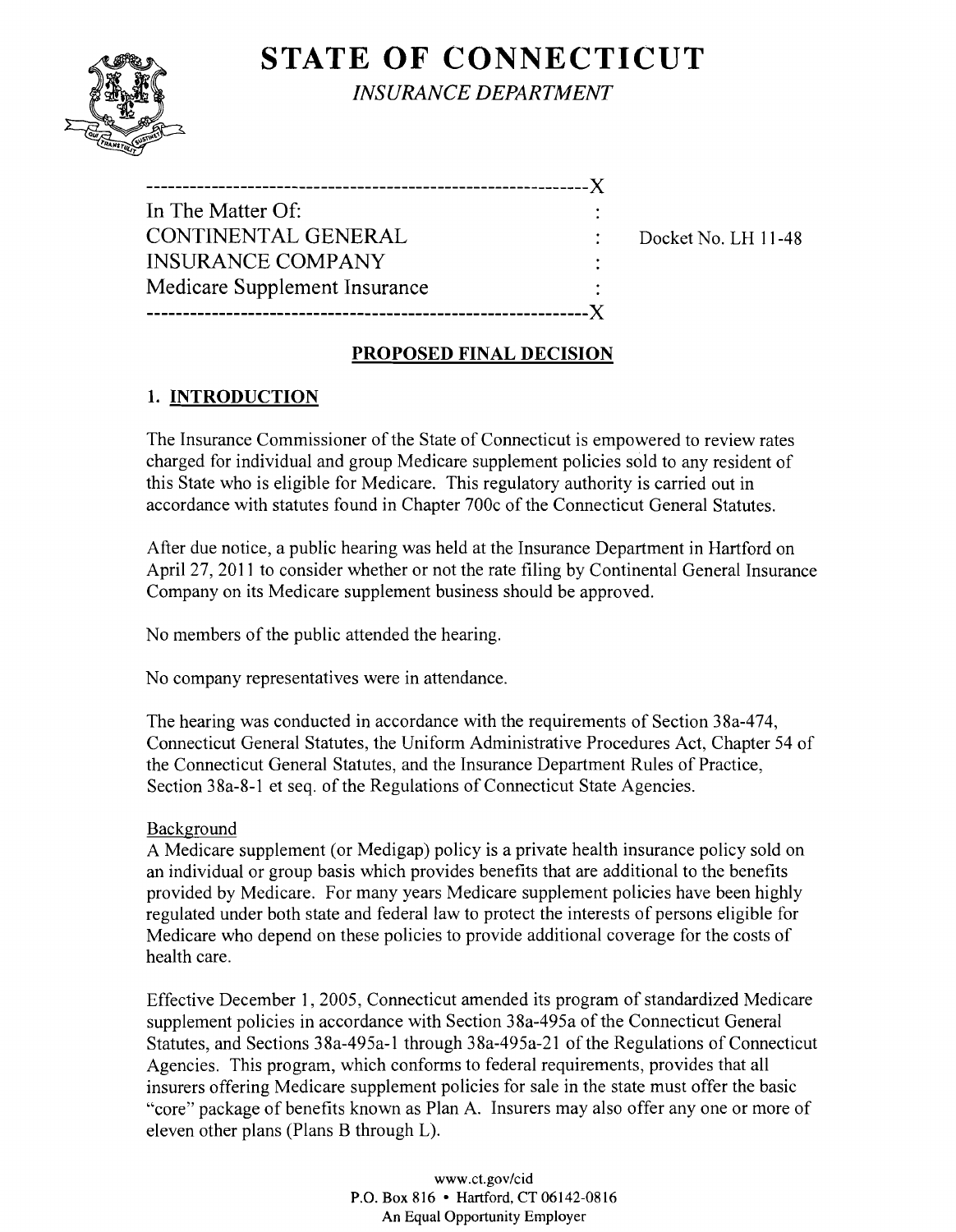Effective January 1,2006, in accordance with Section 38a-495c of the Connecticut General Statutes (as amended by Public Act 05-20) premiums for all Medicare supplement policies in the state must use community rating. Rates for Plans A through L must be computed without regard to age, gender, previous claims history or the medical condition of any person covered by a Medicare supplement policy or certificate.

The statute provides that coverage under Plan A through L may not be denied on the basis of age, gender, previous claims history or the medical condition of any covered person. Insurers may exclude benefits for losses incurred within six months from the effective date of coverage based on a pre-existing condition.

Effective October 1, 1998, carriers that offer Plan B or Plan C must make these plans as well as Plan A, available to all persons eligible for Medicare by reason of disability.

Insurers must also make the necessary arrangements to receive notice of all claims paid by Medicare for their insureds so that supplemental benefits can be computed and paid without requiring insureds to file claim forms for such benefits. This process of direct notice and automatic claims payment is commonly referred to as "piggybacking" or "crossover".

Sections 38a-495 and 38a-522 of the Connecticut General Statutes and Section 38a-495a-10 of the Regulations of Connecticut Agencies, states that individual and group Medicare supplement policies must have anticipated loss ratios of 65% and 75%, respectively. Under Sections 38a-495-7 and 38a-495a-l 0 of the Regulations of Connecticut Agencies, filings for rate increases must demonstrate that actual and expected losses in relation to premiums meet these standards, and anticipated loss ratios for the entire future period for which the requested premiums are calculated to provide coverage must be expected to equal or exceed the appropriate loss ratio standard.

Section 38a-473 of the Connecticut General Statutes provides that no insurer may incorporate in its rates for Medicare supplement policies factors for expenses that exceed 150% of the average expense ratio for that insurer's entire written premium for all lines of health insurance for the previous calendar year.

#### II. **FINDING OF FACT**

After reviewing the exhibits entered into the record of this proceeding, and utilizing the experience, technical competence and specialized knowledge of the Insurance Department, the undersigned makes the following findings of fact:

- 1. Continental General Insurance Company has requested an 8% rate increase on form 340 (Plan A), 12.0% increase on form 348 (Plan I *wi* Rx) and a 12% increase for form 3DM (Plan I *wlo* Rx), each of which are individual standardized Medicare supplement plans.
- 2. There are currently 330 policyholders nationwide and 10 in the state of Connecticut.
- 3. The last rate increase granted was 9% for Plan A effective *3/20/2010,* 15% for Plan I *wi* Rx and 15.0% for Plan I *wlo* Rx with an effective date of *3/20/2010.*
- 4. The proposed rates are expected to satisfy the Connecticut statutory loss ratio of 65% required of individual Medicare supplement forms.